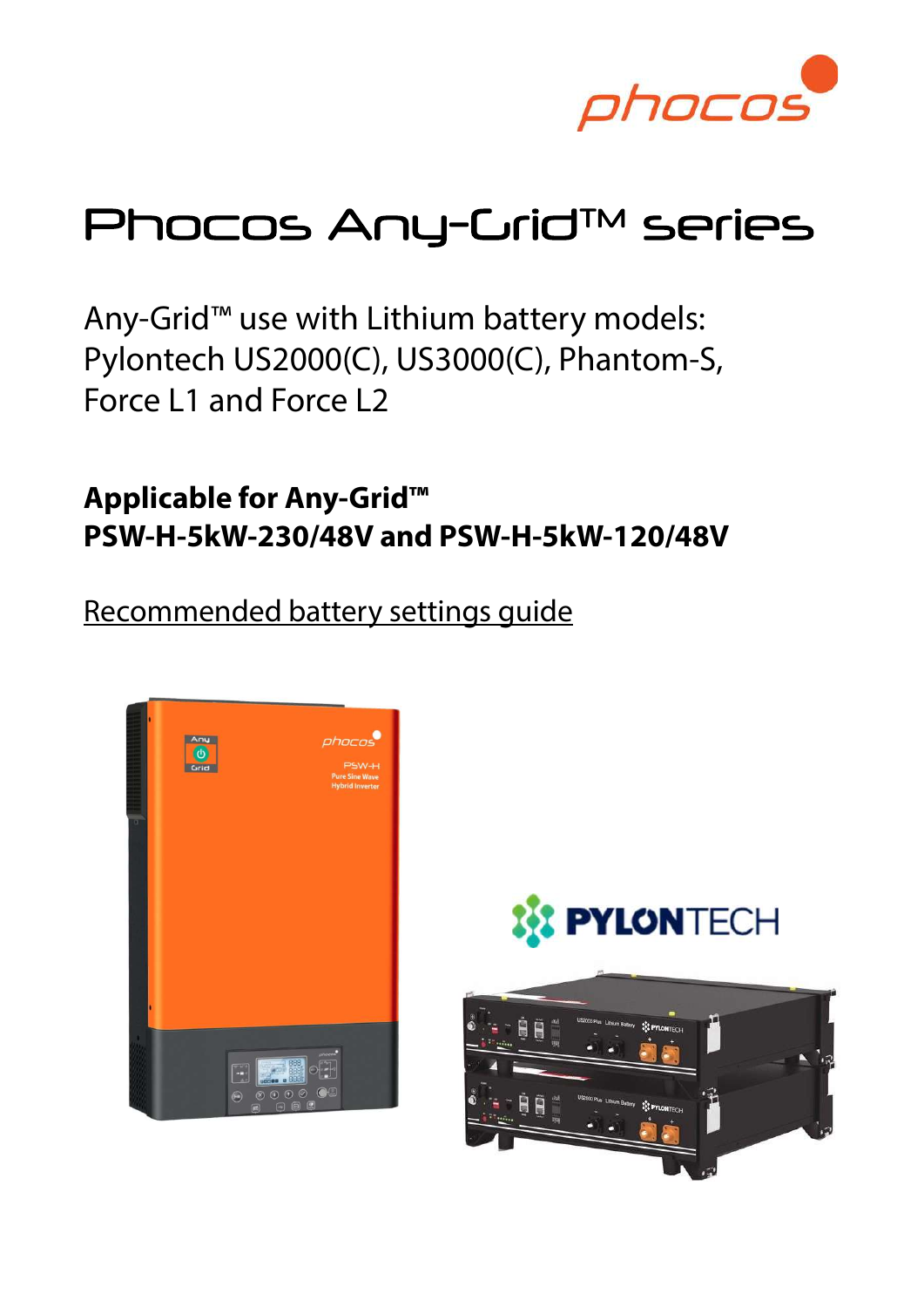## 1.0 Introduction

This guide outlines the recommended settings and establishing communication for operation of one or more Any-Grid™ PSW-H-5kW-230/48V or PSW-H-5kW-120/48V hybrid inverter chargers with Pylontech US2000, US2000C, US3000, US3000C, Phantom-S, Force L1 and Force L2 battery racks, referred to in this guide as "battery racks". The US2000C and US3000C batteries are referred to as "C models" in this guide. All connected batteries must be of the same model name.

Note that the charge/discharge settings are automatically negotiated with the battery if this guide is used and cannot be changed. If you wish to manually set these settings, then a communication cable between the PSW-H and batteries is not needed and the battery type in settings menu 05 of the PSW-H must be set to "User defined" (USE). In this case it is your responsibility to choose settings within the specifications of the battery to preserve the battery warranty.

The Any-Grid must be installed according to the Any-Grid "User and Installation Manual" included with every Any-Grid unit and available online at www.phocos.com. The battery terminals of the Any-Grid must be connected to the battery racks according to the Pylontech installation manual at the appropriate step mentioned in the chapter 5.0 of this manual.

WARNING: Be sure to read and respect the warnings in the installation manuals of the Any-Grid, the battery racks and any other connected equipment. The installation must be conducted by a trained professional.

#### 2.0 Requirements

The following is required to proceed with this guide:

- Any-Grid PSW-H-5KW-230/48V or PSW-H-5KW-120/48V
- Battery communication cable: PSW-H-BAT-CABLE-PYLON-2 (compatible with all listed batteries), or alternatively PSW-H-BAT-CABLE-PYLON (not compatible with C models, but all others). This cable can be purchased separately from your Phocos dealer.

If it is not possible to obtain the cable from your dealer, the PSW-H-BAT-CABLE-PYLON-2 is made of two male RJ45 plugs with **only** the following pins connected:



Make sure the cable is correctly oriented between the battery and PSW-H unit when installing below.

WARNING: Do not use the inverter cable included with your Pylontech batteries. Wiring your own cable according to the pinout above must be done at your own risk. Any damage to the PSW-H or battery due to incorrect wiring, cable orientation or use of an incorrect cable is not covered by any warranty.

Pylontech battery rack(s)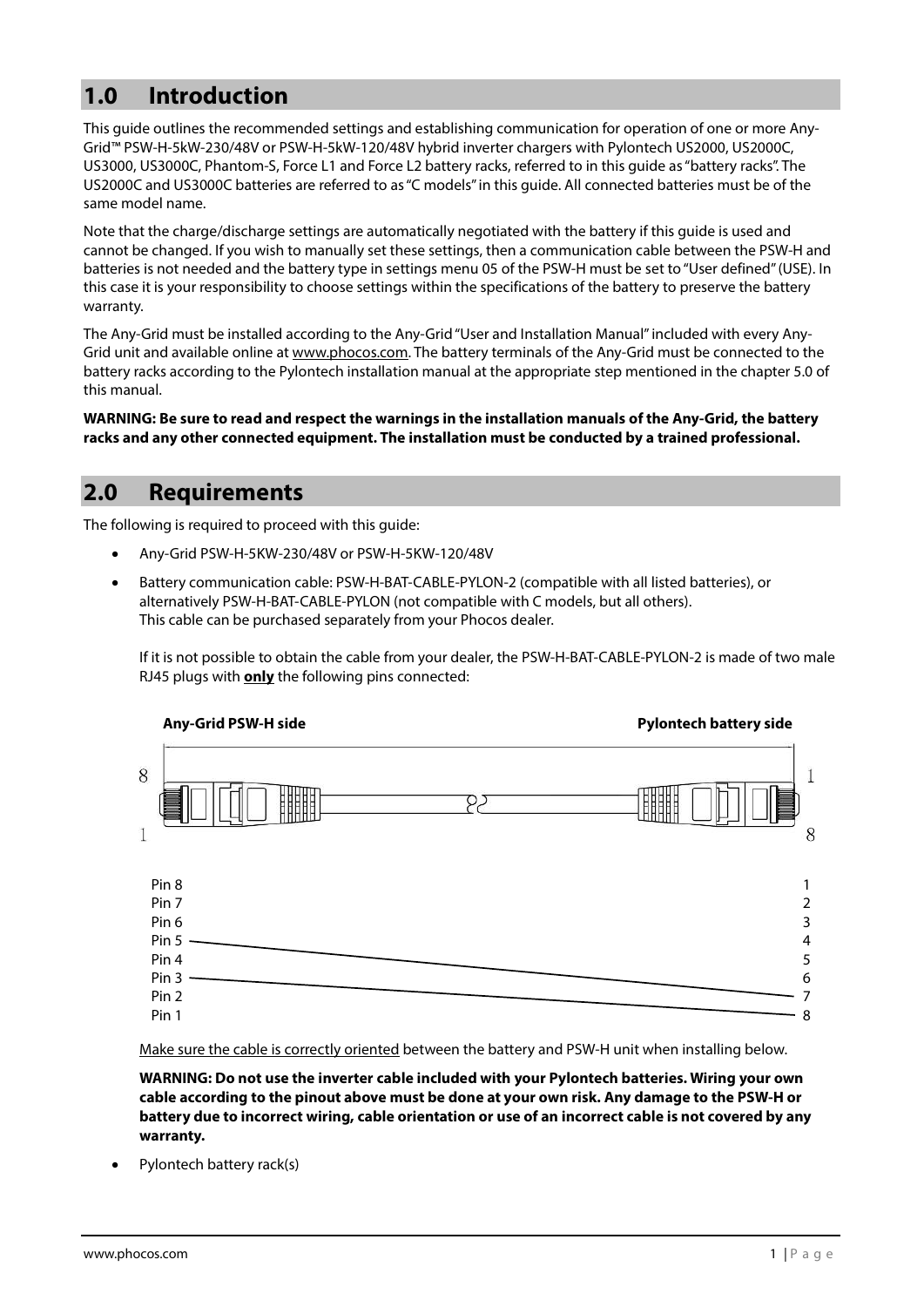

### 4.0 Battery Sizing

To maintain the full battery warranty, each battery rack should be sized not to exceed 25 Adc (37 Adc for the US3000(C), Force L1 and Force L2) continuous current and 100 Adc peak (105 Adc for the Force L1/L2, 200 Adc for the US3000C). It is thus strongly recommended to use at least 5 battery racks in parallel (4 for the US3000(C), Force L1/L2) to deliver both sufficient continuous current and peak current for a single PSW-H-5KW at full power. When using multiple Any-Grid units, be sure to have at least 5 battery racks (4 for the US3000(C), Force L1/L2) per Any-Grid to sustain the required currents. Using less batteries per inverter may void your Pylontech battery warranty.

The batteries must be wired in parallel to form a single large battery bank when using multiple Any-Grids. All Any-Grids must be connected to a single battery array made up of a maximum of two clusters / groups of battery racks. The maximum number of battery racks per group is 8 (it is not necessary to have the same number of batteries per group).

# 5.0 Battery Settings and Communication Cable Installation

CAUTION: Before connecting the battery racks to the Any-Grid(s), please follow the installation instructions in this chapter step by step. The battery, AC input source, AC output loads and PV input must remain disconnected until instructed otherwise.

The battery settings in this chapter are recommendations only. They are intended to keep the batteries within their operational limits. These settings can be adjusted to optimize the performance of your particular system, but must be kept within the limits of the battery specifications. If adjustments are made, the battery type (PSW-H settings menu 05) must be set to "USE", otherwise any changes will be over-written if "PYL" is selected.

- 1. Purchase the PSW-H-BAT-CABLE-PYLON-2 or PSW-H-BAT-CABLE-PYLON from a Phocos dealer. This cable is designed specifically for connecting the Any-Grid PSW-H to Pylontech battery racks.
- 2. Ensure the battery racks are all turned off.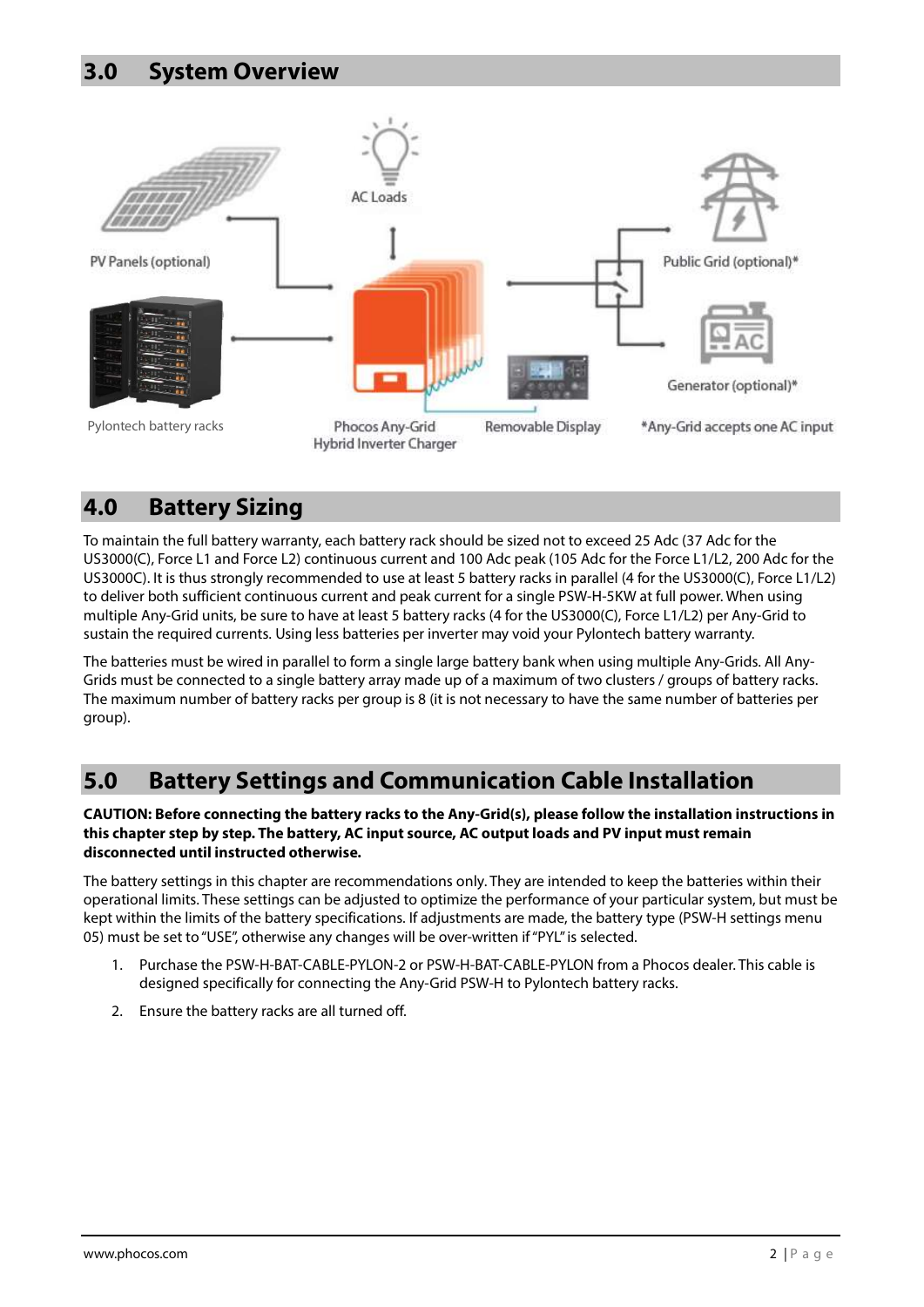

Dip Switches location (see note below table for US2000C/US3000C\*)

Locate the four battery Dip switches as shown above at position  $\bullet$  (position may vary on different battery rack models). Each switch can be set ON in the top position or OFF in the bottom position\*. Set the Dip switches as follows, depending on the number of battery clusters / groups:

| Dip 1                                           | Dip 2      | Dip <sub>3</sub> | Dip 4      | <b>Group address</b>                                                                                                                                                               |  |
|-------------------------------------------------|------------|------------------|------------|------------------------------------------------------------------------------------------------------------------------------------------------------------------------------------|--|
| ΟN<br><b>RS-485</b><br>baud<br>rate $=$<br>9600 | <b>OFF</b> | <b>OFF</b>       | <b>OFF</b> | All models: Single group only. The master battery rack must have this<br>setting. Slave battery racks should have all Dip switches set to OFF.                                     |  |
|                                                 |            |                  |            | Only C models: Two-group configuration. The master battery rack in<br>each group must have this setting. Slave battery racks should have<br>all Dip switches set to OFF.           |  |
|                                                 | <b>ON</b>  | <b>OFF</b>       | <b>OFF</b> | Only non-C models: Two-group configuration. The master battery<br>rack in the first group must have this setting. Slave battery racks<br>should have all Dip switches set to OFF.  |  |
|                                                 | <b>OFF</b> | <b>ON</b>        | <b>OFF</b> | Only non-C models: Two-group configuration. The master battery<br>rack in the second group must have this setting. Slave battery racks<br>should have all Dip switches set to OFF. |  |

\* US2000C and US3000C batteries have their Dip switches mounted upside-down. So, while the table and settings above are valid, each switch's top position is OFF and the bottom position is ON. In this example Dip 1 is in the ON position and all others are set to the OFF position: |



4. Ensure the battery racks are still turned off. Connect the Any-Grid(s) to the battery power (positive and negative) terminals with the correct polarity.

CAUTION: If the correct polarity of the battery is not observed, the Any-Grid and the battery may be damaged, this is not covered by warranty.

5. If you are using the PSW-H-BAT-CABLE-PYLON-2 cable, it is marked with a "PYLON" label on one of the two sides: PYLON

Connect this side to the master battery rack's "RS485" port (for C models use the "B/RS485" port) and the other side into the Any-Grid display panel's "BMS" port.

If instead you are using the PSW-H-BAT-CABLE-PYLON, it is not labelled on either side. For this cable it does not matter which orientation you choose, as it functions in both orientations (do not use for C models):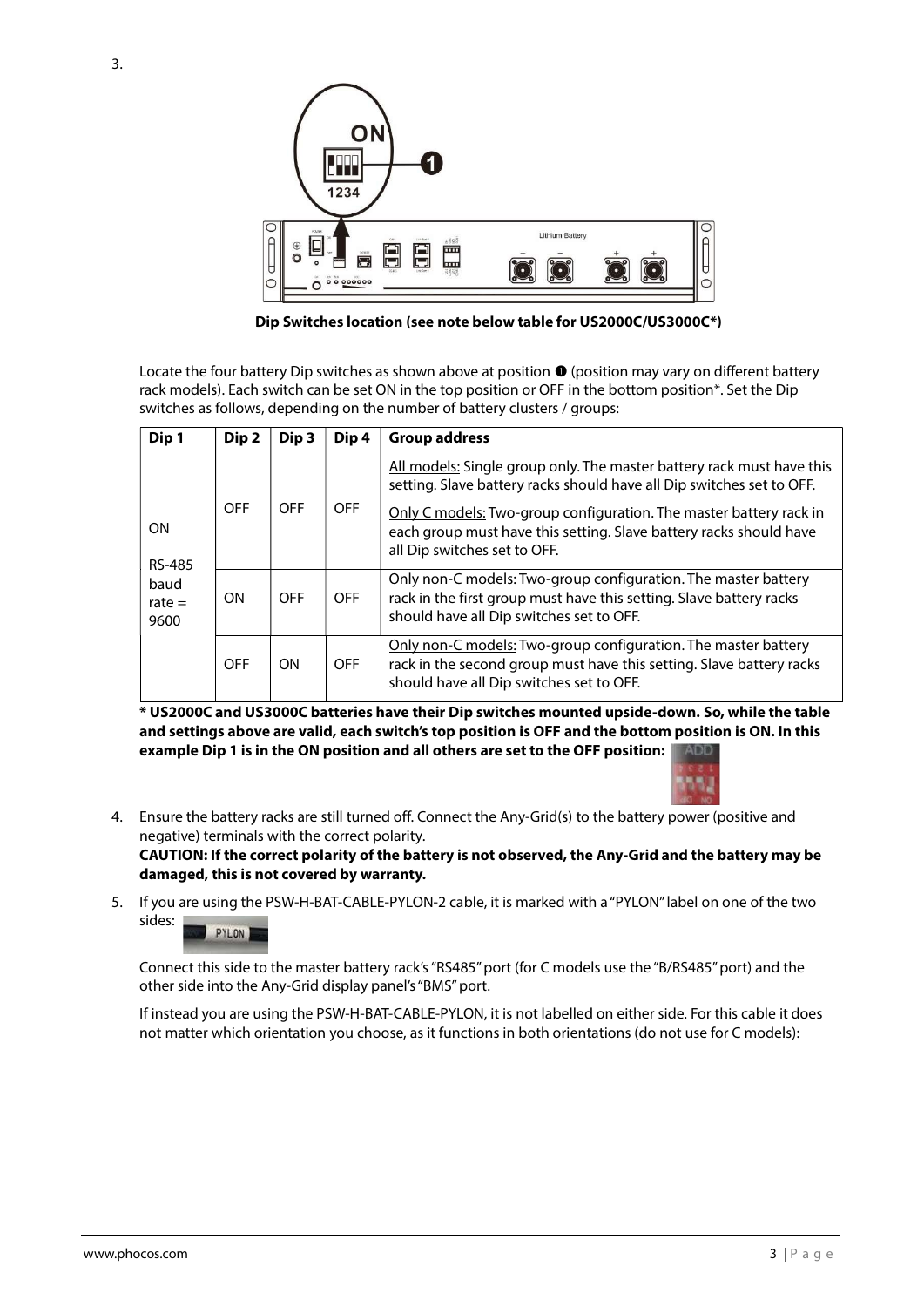

For systems with multiple Any-Grids, this connection (marked green) can be made with any of the inverters, but only a single unit. Remember, all Any-Grids in a synchronised system must be connected to a single battery bank as shown here for a system with 4 Any-Grids in parallel:



If using two battery clusters / groups (only necessary if using 9 to 16 batteries), for all batteries except the C models, the communication wiring is as follows:

 Master RS485 port from group 1 is connected via a standard straight Ethernet patch cable to a hub. This hub can be purchased from Pylontech (the Pylontech LV-HUB is not required):



Alternatively, any RJ45 hub that simply connects in parallel all pin 1 ports, connects in parallel all pin 2 ports etc. up to pin 8 is sufficient, such as this for example https://www.amazon.com/- /de/dp/B08BC4DGC5/ref=sr\_1\_14?dchild=1&keywords=ethernet+breakout+board&qid=16201312 92&sr=8-14 or this https://www.amazon.com/-

/de/dp/B07JH3LH2F/ref=sr\_1\_109?dchild=1&keywords=rj45+terminal+block&qid=1620132159&sr  $=8-109$ :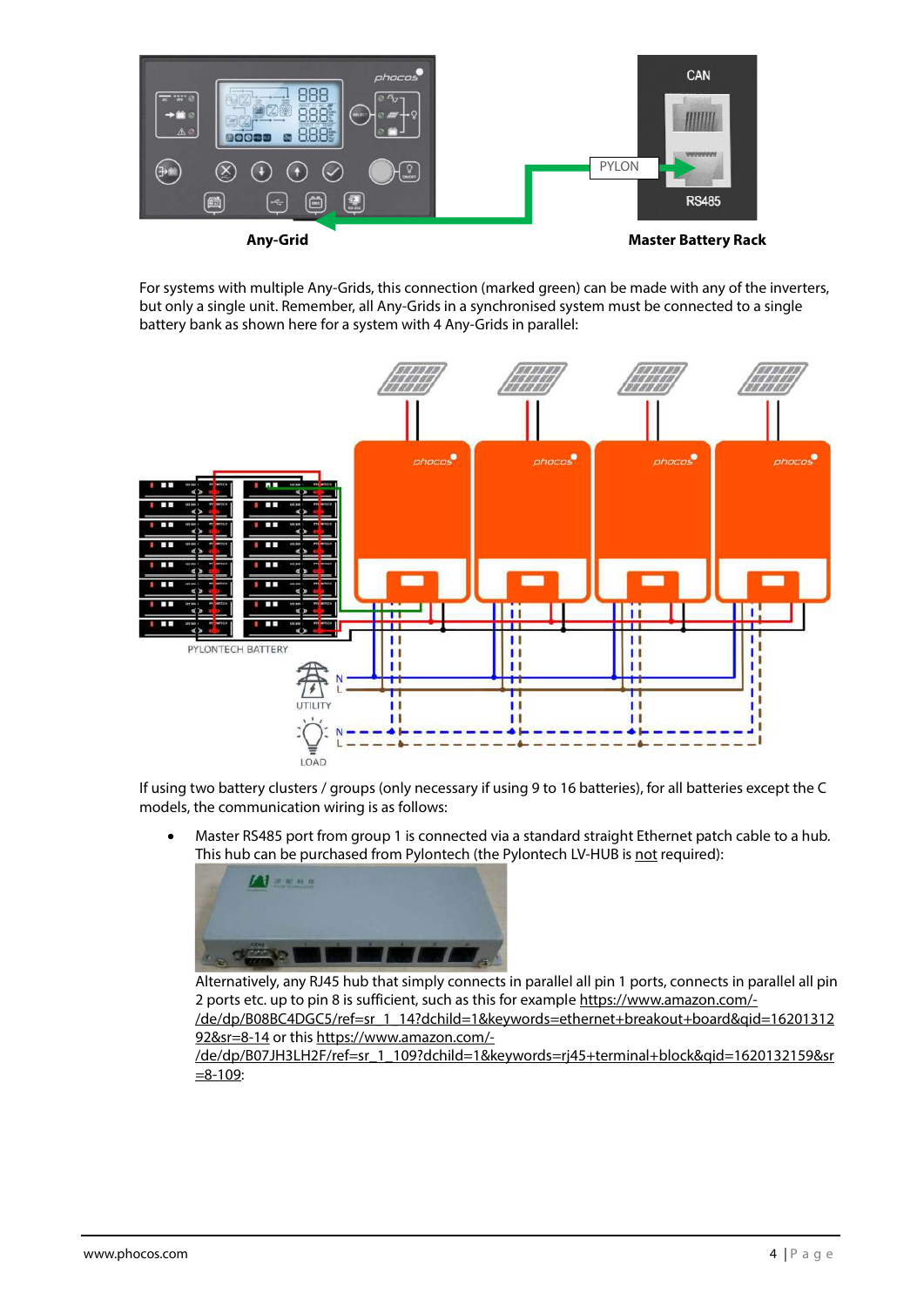

Please note that standard Ethernet splitters do not work, as they split the 8 pins into two groups of 4, they do not put all pins parallel as required here.

- Master RS485 port from group 2 is connected to the same hub as the master from group 1
- The PSW-H-BAT-CABLE-PYLON(-2) cable is connected to the hub on one side and the PSW-H on the other side. If using the PSW-H-BAT-CABLE-PYLON-2 cable, make sure the "PYLON" label is on the hub side, and the unlabeled end on the Any-Grid side.

If using two battery clusters / groups (only necessary if using 9 to 16 batteries), for US2000C or US3000C batteries, the communication wiring is as described in the Pylontech manual in chapter "Multi-group mode". For these C models, no RS-485 hub is required.

6. Ensure the battery racks are wired as outlined in the Pylontech battery manual. Turn on each of the battery racks with the power button and ensure the LED near the power button is green for all battery racks:



- 7. To supply the Any-Grid(s) with power, press the red START / SW on the master battery rack for more than 3 seconds.
- 8. Ensure the "ON/OFF" load power button of the Any-Grid(s) is in the ON position (depressed), but no loads are connected:



The Any-Grid(s) should now be running, the display(s) on.

- 9. Apply the following setting on the Any-Grid to which the Pylontech battery is connected. These settings refer to the Any-Grid manual, chapter Operation  $\rightarrow$  Device Operation Settings  $\rightarrow$  Settings menus.
	- Voltage set-point to switch from Off-Grid mode to Grid mode when "SBU priority" is selected in settings menu 01 Menu 12: 48 Vdc or higher
	- Voltage set-point to switch from Grid mode to Off-Grid mode when selecting "SBU priority" is selected in settings menu 01 Menu 13: 53 Vdc or lower
	- Battery equalization Menu 33: Disabled
	- Battery type change this setting last Menu 05: Pylontech battery ("PYL")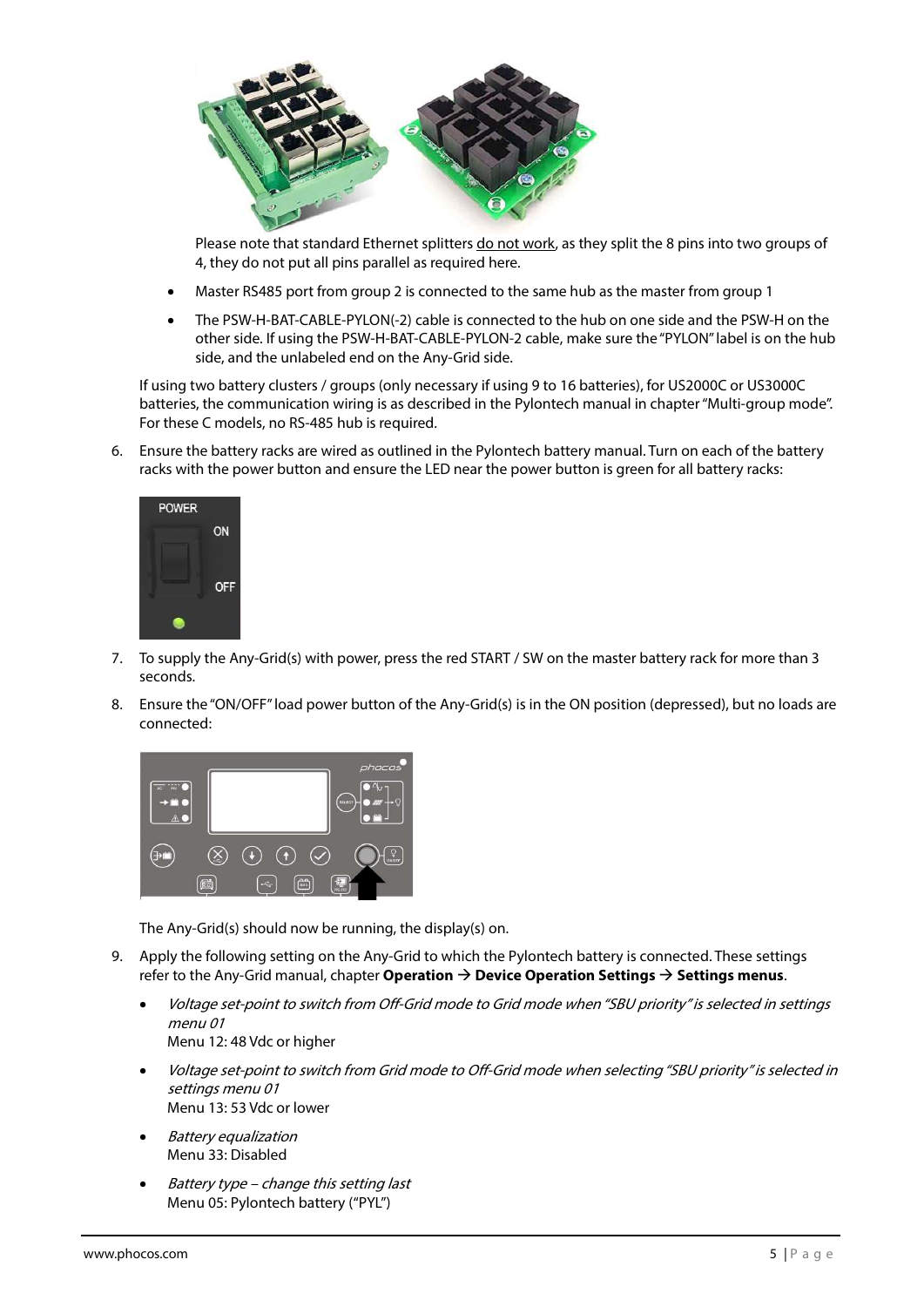#### PЧL  $\overline{\odot}$

Note: Settings menus 02, 26, 27 and 29 are over-written automatically once communication with the battery is established (see step 11). This is to ensure the maximum life expectancy of the battery and to maintain battery warranty. Therefore, these values cannot be changed once menu 05 is set to "PYL".

The maximum battery charging current in settings menu 02 is automatically calculated as follows, after communication with the battery is established (see step 11):

For example, if three US2000 batteries are used, their continuous allowed charge current is 25 A each (75 A total) to maintain full battery warranty. Therefore, the next-lower (or same, if available) value of 70 A will be used by the Any-Grid PSW-H in menu 02. If several PSW-H are used, then the total continuous battery current is divided by the number if PSW-H and the next-lower charge current is used. All PSW-H are automatically set to the same value in menu 02.

- 10. Once the settings have been applied, exit the settings menu by pressing  $\bigotimes$  to return to the main view.
- 11. Check that the battery icon **outline** is flashing permanently to indicate the communication connection between the Any-Grid(s) and battery racks is successfully established. This may take a few minutes.
- 12. If no warnings or errors are shown, proceed to check the successful communication connection:

Press the  $\bigoplus$  or  $\bigoplus$  button on the Any-Grid to which the battery racks are connected to cycle through the screen views. The number of battery racks and battery groups are shown in the information screen view before the "Main unit firmware version (U1)" as shown below:

| <b>Information</b>             | <b>Screen View Example</b>                                          |  |  |
|--------------------------------|---------------------------------------------------------------------|--|--|
| Battery rack and battery group | Battery parallel rack quantity = $8^*$ , battery group quantity = 2 |  |  |
| quantity                       | <b>BLE</b>                                                          |  |  |

\*Note: US2000C and US3000C batteries do not show a battery rack quantity (middle field remains empty). This is normal. However, the group quantity should display as larger than zero, "G01" for example, after successful communication.

If errors or warnings are shown, consult chapter 6.0 of this guide.

- 13. Activate the circuit breakers or insert the fuses to energize the various inputs and outputs on the Any-Grid in the following order (skip any that are not connected):
	- a) AC input
	- b) PV input
	- c) AC output
- 14. If you are using more than one Any-Grid, this procedure ensures that the unit to which the Pylontech battery is connected, will communicate with the Pylontech battery BMS. Automatically, the battery type of all other connected Any-Grid units will be set to "User-defined", this is normal.

The commissioning and programming of the battery-related settings of the Any-Grid is now complete.